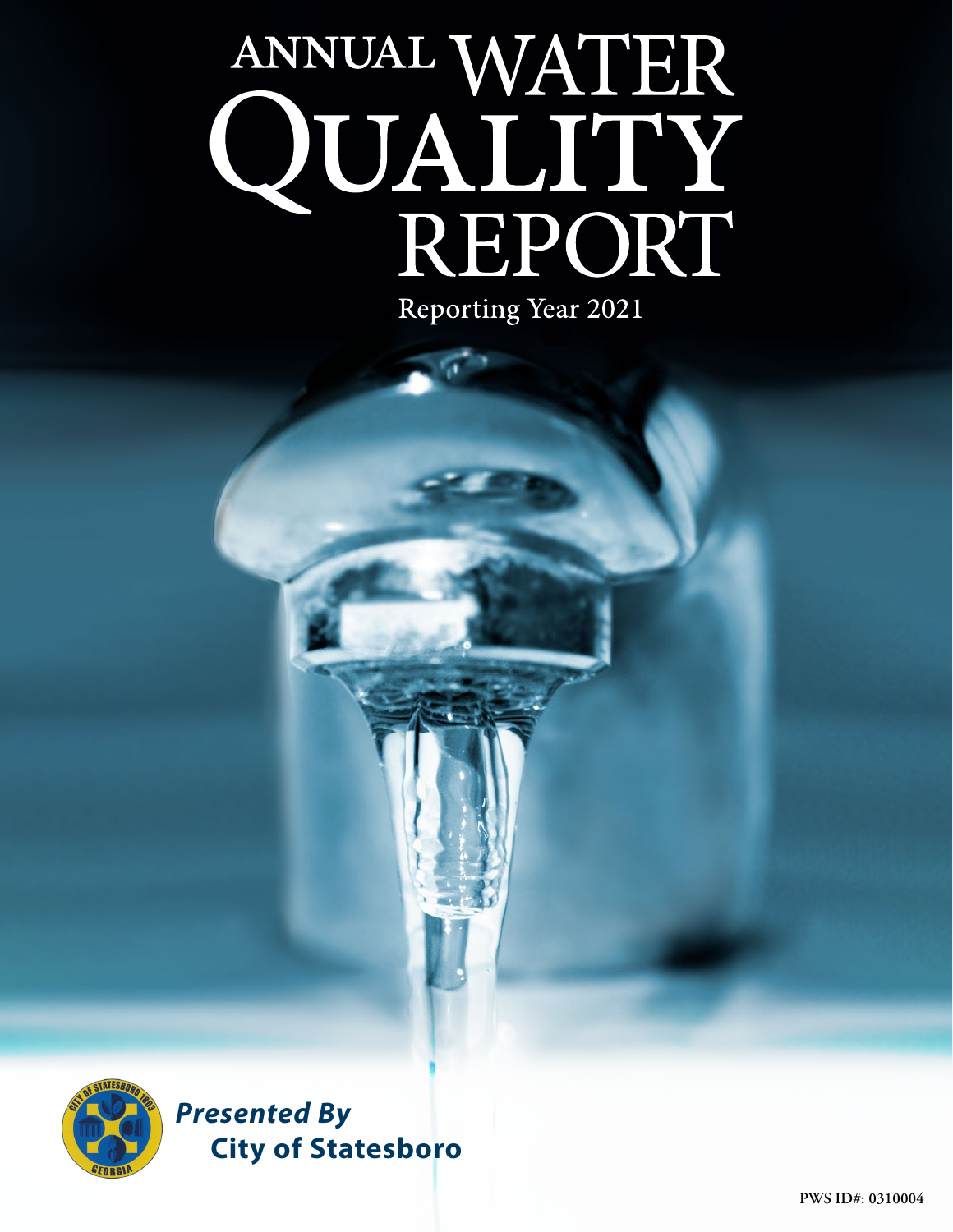## **We've Come a Long Way**

Once again, we are proud to present our annual water quality report covering the period between January 1 and<br>December 31, 2021. In a matter of only a few decades, drinking water has become exponentially safer and more rel able than at any other point in human history. Our exceptional staff continues to work hard every day—at all hours—to deliver the highest-quality drinking water without interruption. Although the challenges ahead are many, we feel that by relentlessly investing in customer outreach and education, new treatment technologies, system upgrades, and training, the payoff will be reliable, high-quality tap water delivered to you and your family.

## **Benefits of Chlorination**

Disinfection, a chemical process used to control disease-causing microorganisms by killing or inactivating them, is unquestionably the most important step in drinking water treatment. By far, the most common method of disinfection in North America is chlorination.

Before communities began routinely treating drinking water with chlorine (starting with Chicago and Jersey City in 1908), cholera, typhoid fever, dysentery, and hepatitis A killed thousands of U.S. residents annually. Drinking water chlorination and filtration have helped to virtually eliminate these diseases in the U.S. Significant strides in public health are directly linked to the adoption of drinking water chlorination. In fact, the filtration of drinking water and the use of chlorine are probably the most significant public health advancements in human history.

#### **How Chlorination Works**

- Potent Germicide Reduction of many disease-causing microorganisms in drinking water to almost immeasurable levels;
- Taste and Odor Reduction of many disagreeable tastes and odors from foul-smelling algae secretions, sulfides, and decaying vegetation;
- Biological Growth Elimination of slime bacteria, molds, and algae that commonly grow in water supply reservoirs, on the walls of water mains, and in storage tanks;
- Chemical Removal of hydrogen sulfide (which has a rotten egg odor), ammonia, and other nitrogenous compounds that have unpleasant tastes and hinder disinfection. It also helps to remove iron and manganese from raw water.

# **Lead in Home Plumbing**

If present, elevated levels of lead can cause serious health prob-<br>lems, especially for pregnant women and young children. Lead f present, elevated levels of lead can cause serious health probin drinking water is primarily from materials and components associated with service lines and home plumbing. We are responsible for providing high-quality drinking water, but we cannot control the variety of materials used in plumbing components. When your water has been sitting for several hours, you can minimize the potential for lead exposure by flushing your tap for 30 seconds to two minutes before using water for drinking or cooking. If you are concerned about lead in your water, you may wish to have your water tested. Information on lead in drinking water, testing methods, and steps you can take to minimize exposure is available from the Safe Drinking Water Hotline at (800) 426- 4791 or online at: [www.epa.gov/safewater/lead.](http://www.epa.gov/safewater/lead)

## **Water Treatment and Disinfection**

Water treatment consists of chlorination (disinfection),<br>fluoridation (to help prevent tooth decay in children's teeth), and phosphate (for iron and corrosion control). This treatment takes place at each well site, and the water is sampled and monitored daily by certified operators to ensure that quality drinking water is delivered to our customers.

Any water supply can naturally be exposed to disease-causing microbes. Statesboro follows state and federal regulations to prevent disease by disinfection with chlorine. Regulations require a detectable amount of chlorine throughout the water distribution system to ensure public safety. Certain by-products are formed during disinfection as a result of chemical reactions between chlorine and naturally occurring organic matter in the water. The addition of chlorine is carefully controlled so the levels of by-products are kept low while disinfection remains effective.

## **Important Health Information**

Some people may be more vulnerable to contaminants in drinking water than the general population. Immunocompromised persons such as persons with cancer undergoing chemotherapy, persons who have undergone organ transplants, people with HIV/AIDS or other immune system disorders, some elderly,



and infants may be particularly at risk from infections. These people should seek advice about drinking water from their health care providers. The U.S. EPA/CDC (Centers for Disease Control and Prevention) guidelines on appropriate means to lessen the risk of infection by *cryptosporidium* and other microbial contaminants are available from the Safe Drinking Water Hotline at (800) 426-4791 or online at: [http://water.epa.gov/drink/hotline.](http://water.epa.gov/drink/hotline)

**QUESTIONS?** If you are interested in learning<br>more about the water department more about the water department

or have any questions about the quality of water in Statesboro, please call Keith Perkins at (912) 764-0693 or Matt Aycock at (912) 681-1161. If you have any questions about public participation and policy decisions, please call (912) 764-0693.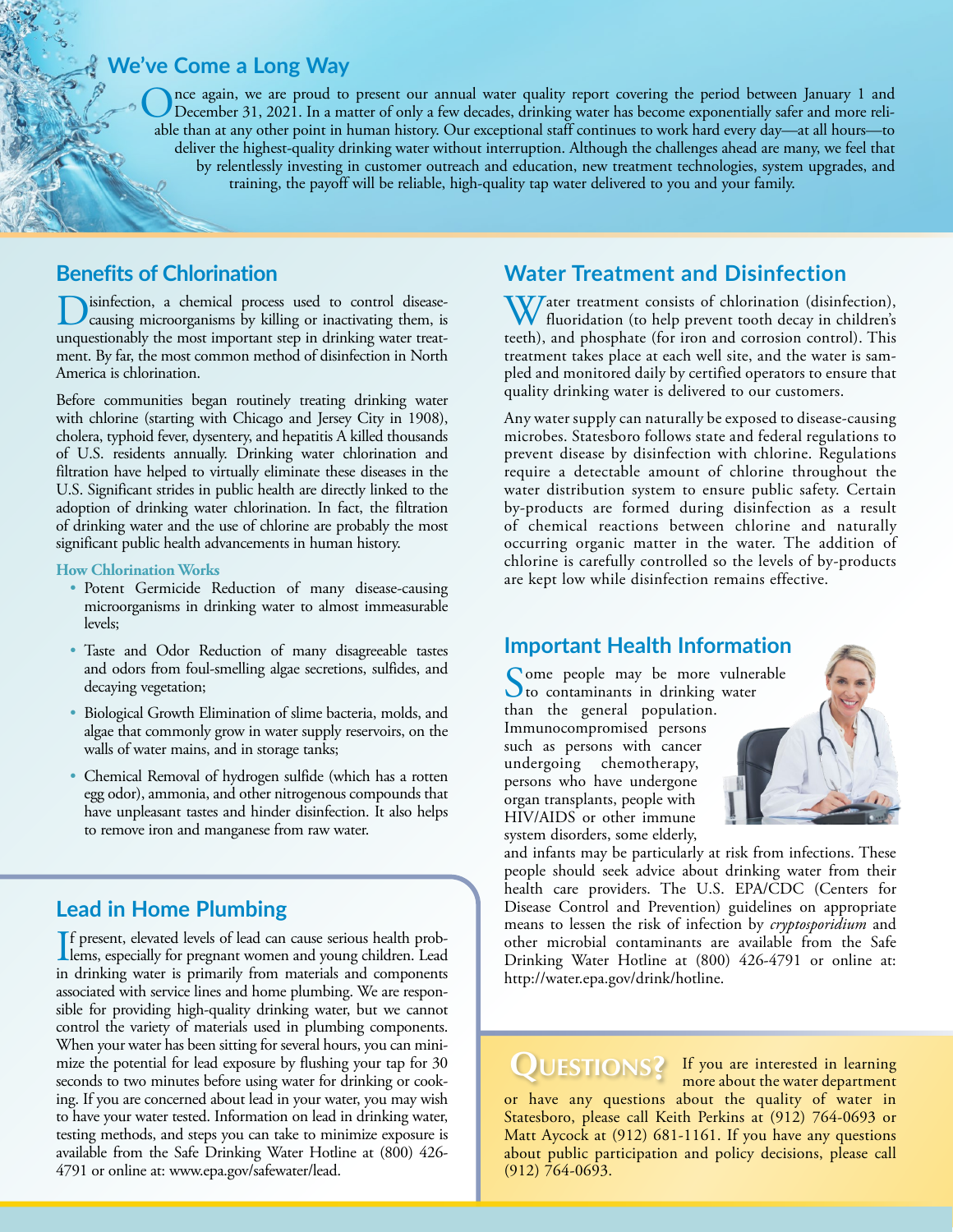## **Community Water Fluoridation**

The safety and benefits of fluoride are well documented.<br>For over 70 years, U.S. citizens have benefited from drinking water containing fluoride, leading to better dental health. Drinking fluoridated water keeps the teeth strong and has reduced tooth decay by approximately 25 percent in children and adults.

improvements in oral health. Still, tooth decay remains one of the most common chronic diseases of childhood. Community water fluoridation has been identified as the most cost-effective method of delivering fluoride to all members of the community, regardless of age, educational attainment, or income level.

enough to help prevent tooth decay or cavities. Public water systems can add the right amount of fluoride to the local drinking water to prevent tooth decay.

Community water fluoridation is recommended by nearly all public health, medical, and dental organizations in the U.S. Because of its contribution to the dramatic decline in tooth decay, the CDC named community water fluoridation one of the greatest public health achievements of the 20th century. See [cdc.gov/fluoridation](http://cdc.gov/fluoridation) for more information.

## **Source Water Assessment**

A source water assessment was completed for the City of Statesboro's water system. This report lists potential contaminants that could be detected within the system. If you are interested in a copy of this report, contact the City of Statesboro, P.O. Box 348, Statesboro, Georgia, 30459.

# **How Long Can I Store Drinking Water?**

The disinfectant in drinking water will eventually dissipate even in a closed container. If that container housed bacteria prior to filling up with the tap water the bacteria may continue to grow once the disinfectant has dissipated. Some experts believe that water could be stored up to six months before needing to be replaced. Refrigeration will help slow the bacterial growth.

## **Substances That Could Be in Water**

To ensure that tap water is safe<br>to drink, the U.S. EPA prescribes<br>resulting limiting the ensure of sor regulations limiting the amount of certain contaminants in water provided by public water systems. U.S. Food and Drug Administration regulations establish limits for contaminants in bottled water, which must provide the same protection for public health. Drinking water, including bottled water, may reasonably be expected to contain at least



small amounts of some contaminants. The presence of these contaminants does not necessarily indicate that the water poses a health risk.

The sources of drinking water (both tap water and bottled water) include rivers, lakes, streams, ponds, reservoirs, springs, and wells. As water travels over the surface of the land or through the ground, it dissolves naturally occurring minerals, in some cases, radioactive material, and substances resulting from the presence of animals or from human activity. Substances that may be present in source water include:

Microbial Contaminants, such as viruses and bacteria, which may come from sewage treatment plants, septic systems, agricultural livestock operations, or wildlife;

Inorganic Contaminants, such as salts and metals, which can be naturally occurring or may result from urban stormwater runoff, industrial or domestic wastewater discharges, oil and gas production, mining, or farming;

Pesticides and Herbicides, which may come from a variety of sources such as agriculture, urban stormwater runoff, and residential uses;

Organic Chemical Contaminants, including synthetic and volatile organic chemicals, which are by-products of industrial processes and petroleum production and may also come from gas stations, urban stormwater runoff, and septic systems;

Radioactive Contaminants, which can be naturally occurring or may be the result of oil and gas production and mining activities.

For more information about contaminants and potential health effects, call the U.S. EPA's Safe Drinking Water Hotline at (800) 426-4791.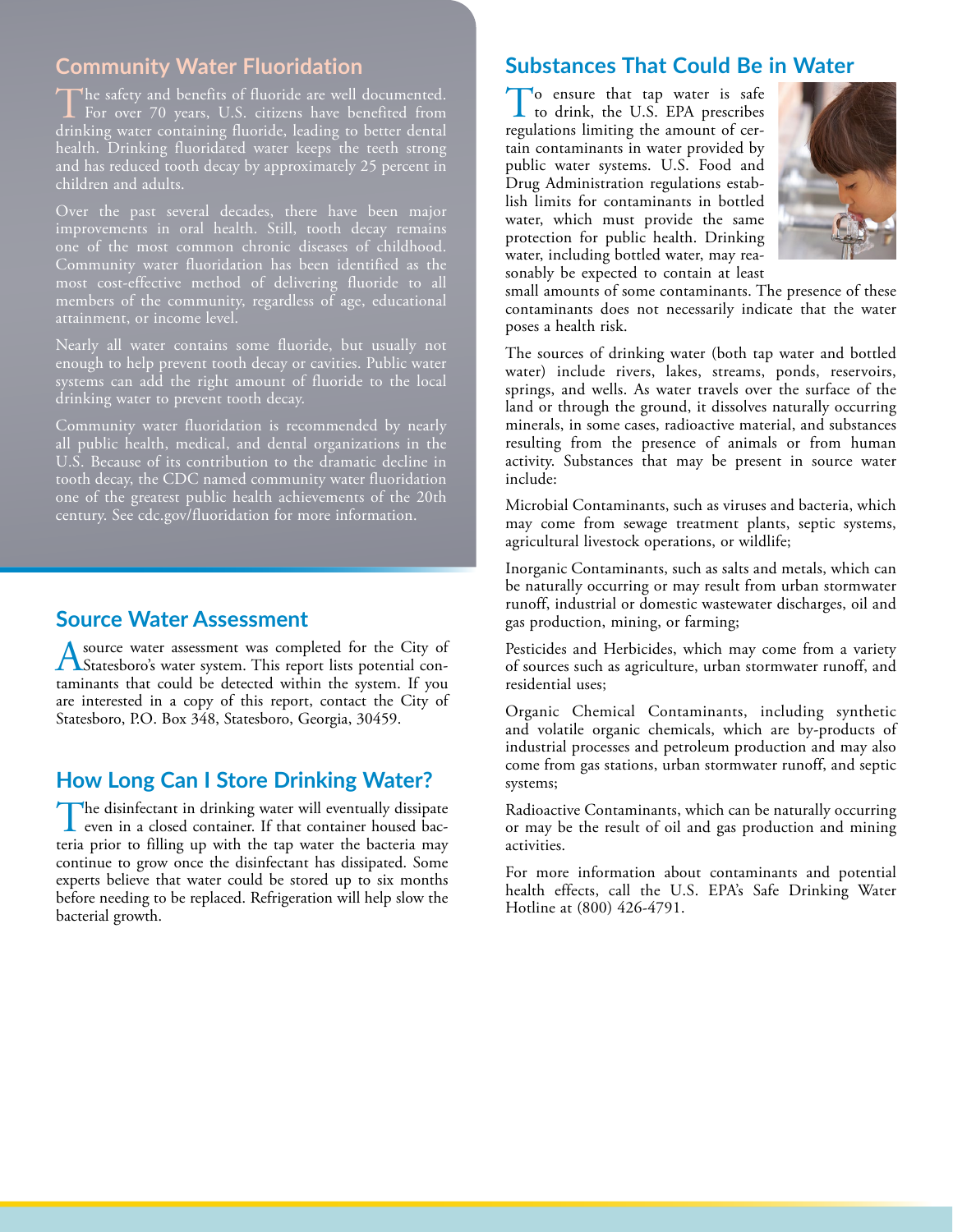# **Test Results**

Our water is monitored for many different kinds of substances on a very strict sampling schedule, and the water we deliver must meet specific<br>health standards. Here, we only show those substances that were detected in our able upon request). Remember that detecting a substance does not mean the water is unsafe to drink; our goal is to keep all detects below their respective maximum allowed levels.

The state recommends monitoring for certain substances less than once per year because the concentrations of these substances do not change frequently. In these cases, the most recent sample data are included, along with the year in which the sample was taken.

| <b>REGULATED SUBSTANCES</b>                     |                               |                             |                               |                                  |                                 |                  |                                                                                                                                    |
|-------------------------------------------------|-------------------------------|-----------------------------|-------------------------------|----------------------------------|---------------------------------|------------------|------------------------------------------------------------------------------------------------------------------------------------|
| <b>SUBSTANCE</b><br>(UNIT OF MEASURE)           | <b>YEAR</b><br><b>SAMPLED</b> | <b>MCL</b><br><b>IMRDL1</b> | <b>MCLG</b><br><b>IMRDLG1</b> | <b>AMOUNT</b><br><b>DETECTED</b> | <b>RANGE</b><br><b>LOW-HIGH</b> | <b>VIOLATION</b> | <b>TYPICAL SOURCE</b>                                                                                                              |
| <b>Chlorine</b> (ppm)                           | 2021                          | $[4]$                       | $[4]$                         | 0.87                             | $ND-2.20$                       | No               | Water additive used to control microbes                                                                                            |
| <b>Fluoride</b> (ppm)                           | 2021                          | $\overline{4}$              | $\overline{4}$                | 0.58                             | $0.05 - 2.42$                   | No               | Erosion of natural deposits; Water<br>additive which promotes strong teeth;<br>Discharge from fertilizer and aluminum<br>factories |
| Haloacetic Acids [HAAs]-Stage 2<br>(ppb)        | 2021                          | 60                          | NA                            | <b>ND</b>                        | NA                              | No               | By-product of drinking water<br>disinfection                                                                                       |
| TTHMs [total trihalomethanes]-<br>Stage 2 (ppb) | 2021                          | 80                          | NA                            | $7^{\circ}$                      | $2.6 - 15.1$                    | No               | By-product of drinking water<br>disinfection                                                                                       |

**Tap water samples were collected for lead and copper analyses from sample sites throughout the community**

| <b>SUBSTANCE</b><br>(UNIT OF MEASURE) | YEAR<br><b>SAMPLED</b> | AL  | <b>MCLG</b> | <b>AMOUNT DETECTED</b><br>(90TH %ILE) | <b>SITES ABOVE</b><br><b>AL/TOTAL SITES</b> | <b>VIOLATION</b> | <b>TYPICAL SOURCE</b>                                                   |
|---------------------------------------|------------------------|-----|-------------|---------------------------------------|---------------------------------------------|------------------|-------------------------------------------------------------------------|
| <b>Copper</b> ( $ppm$ )               | 2019                   | 1.3 |             | 0.085                                 | 0/30                                        | No               | Corrosion of household plumbing systems; Erosion of<br>natural deposits |
| Lead $(ppb)$                          | 2019                   |     | $\Omega$    |                                       | 0/30                                        | N <sub>o</sub>   | Corrosion of household plumbing systems; Erosion of<br>natural deposits |

### UNREGULATED SUBSTANCES

| <b>SUBSTANCE</b><br>(UNIT OF MEASURE) | <b>YEAR</b><br><b>SAMPLED</b> | <b>AMOUNT</b><br><b>DETECTED</b> | <b>RANGE</b><br><b>LOW-HIGH</b> |
|---------------------------------------|-------------------------------|----------------------------------|---------------------------------|
| Dibromoacetic Acid                    | 2020                          | 0.38                             | $ND-0.38$                       |
| Dichloroacetic Acid                   | 2020                          | 0.35                             | $ND-0.43$                       |
| <b>Manganese</b>                      | 2020                          | 27.4                             | $0.98 - 51$                     |

# **Definitions**

**90th %ile:** The levels reported for lead and copper represent the 90th percentile of the total number of sites tested. The 90th percentile is equal to or greater than 90% of our lead and copper detections.

**AL (Action Level):** The concentration of a contaminant which, if exceeded, triggers treatment or other requirements which a water system must follow.

#### **MCL (Maximum Contaminant Level):**

The highest level of a contaminant that is allowed in drinking water. MCLs are set as close to the MCLGs as feasible using the best available treatment technology.

#### **MCLG (Maximum Contaminant**

**Level Goal):** The level of a contaminant in drinking water below which there is no known or expected risk to health. MCLGs allow for a margin of safety.

#### **MRDL (Maximum Residual**

**Disinfectant Level):** The highest level of a disinfectant allowed in drinking water. There is convincing evidence that addition of a disinfectant is necessary for control of microbial contaminants.

#### **MRDLG (Maximum Residual**

**Disinfectant Level Goal):** The level of a drinking water disinfectant below which there is no known or expected risk to health. MRDLGs do not reflect the benefits of the use of disinfectants to control microbial contaminants.

#### **NA:** Not applicable.

**ND (Not detected):** Indicates that the substance was not found by laboratory analysis.

**ppb (parts per billion):** One part substance per billion parts water (or micrograms per liter).

**ppm (parts per million):** One part substance per million parts water (or milligrams per liter).